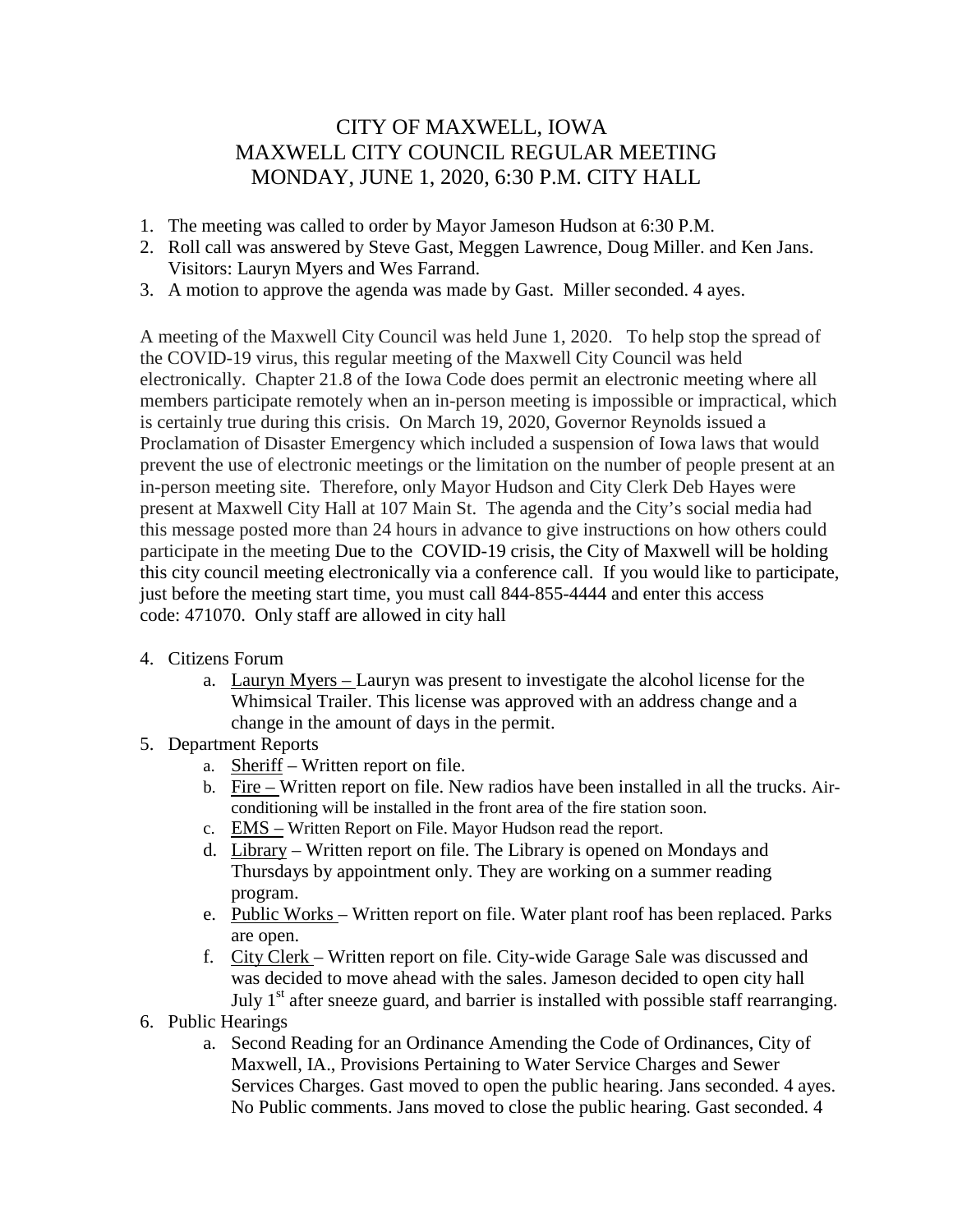ayes. Miller moved to approve the Second Reading and waive the Third Reading for an Ordinance Amending the Code of Ordinances, City of Maxwell, IA., Provisions Pertaining to Water Service Charges and Sewer Services Charges. Gast seconded. 4 ayes.

- b. Second Reading First Reading for an Ordinance Amending the Code of Ordinances, City of Maxwell, IA., by Amending Provisions Pertaining to Stop or Yield Signs Required, Water Rates and Solid Waste Control. Gast moved to open the public hearing. Jans seconded. 4 ayes. No Public comments. Gast moved to close the public hearing. Miller seconded. 4 ayes. Gast moved to approve the Second Reading and waive the Third Reading for an Ordinance Amending the Code of Ordinances, City of Maxwell, IA., by Amending Provisions Pertaining to Stop or Yield Signs Required, Water Rates and Solid Waste Control. Jans seconded. 4 ayes.
- 7. Business
	- a. Motion to Approve Chicken Permit at 512 Maxwell St Gast moved to approve the poultry permit subject to chickens not to roam at large. Lawrence seconded. 4 ayes.
	- b. Presentation of Site Review Memo for Baldwin Street Rehabilitation. Wes Farrand was present via teleconference to explain the next steps in the Baldwin Street Rehabilitation Project. The subgrade for that street is not good and needs to be redone. The council needs to look at steps going forward. There are 3 options. 1) Full road rehab. This is redoing subgrade and curb & gutter as well as street. The road should last 30-40 years with this option. Costs will be \$447,00- \$515,000. 2) Pavement inlay- Keep existing curbs and curb ramps and redo street. Costs are appr. \$507,00. This option sometime cost more than the  $1<sup>st</sup>$ option because of being careful not to damage existing curbs. 3) Mill and overlay. – This is milling down the road and doing a 3-inch overlay. This option would last for 10-15 years. Cost would be \$264,000. Wes recommend going with option 1 as this would probably be the best for the money. Other option when doing the road is put in new water lines. The council will have to finance portion of the project before going forward with the next steps. Street committee needs to work on this for the next meeting.
	- c. Council Action to Accept Appraisal Updates and/or Authorization to Issue Offer to Purchase at Council's Discretion –Gast moved to offer the new appraisal of \$7,900 to Sidwell for the easement through his land to the wastewater treatment plant. Lawrence seconded. 4 ayes. Doug would like to hear how much he would want for the whole acreage.
	- d. Authorize Mayor to Sign Scope of Agreement with Ahlers & Cooney for Contract Proceedings for Public Improvement Projects – Gast moved to authorize the Mayor to sign Scope of Agreement with Ahlers & Cooney for Contract Proceedings for Public Improvement Projects. Miller seconded 4 ayes.
	- e. Resolution Ordering Construction of the Wastewater Treatment Plant Improvements and Fixing a Date for Hearing Thereon and Taking Bids Therefor. – Gast moved to approve Resolution 2020-13- Resolution Ordering Construction of the Wastewater Treatment Plant Improvements and Fixing a Date for Hearing Thereon and Taking Bids Therefor with the placement of electronic meeting verbiage. Jans seconded. 4 ayes.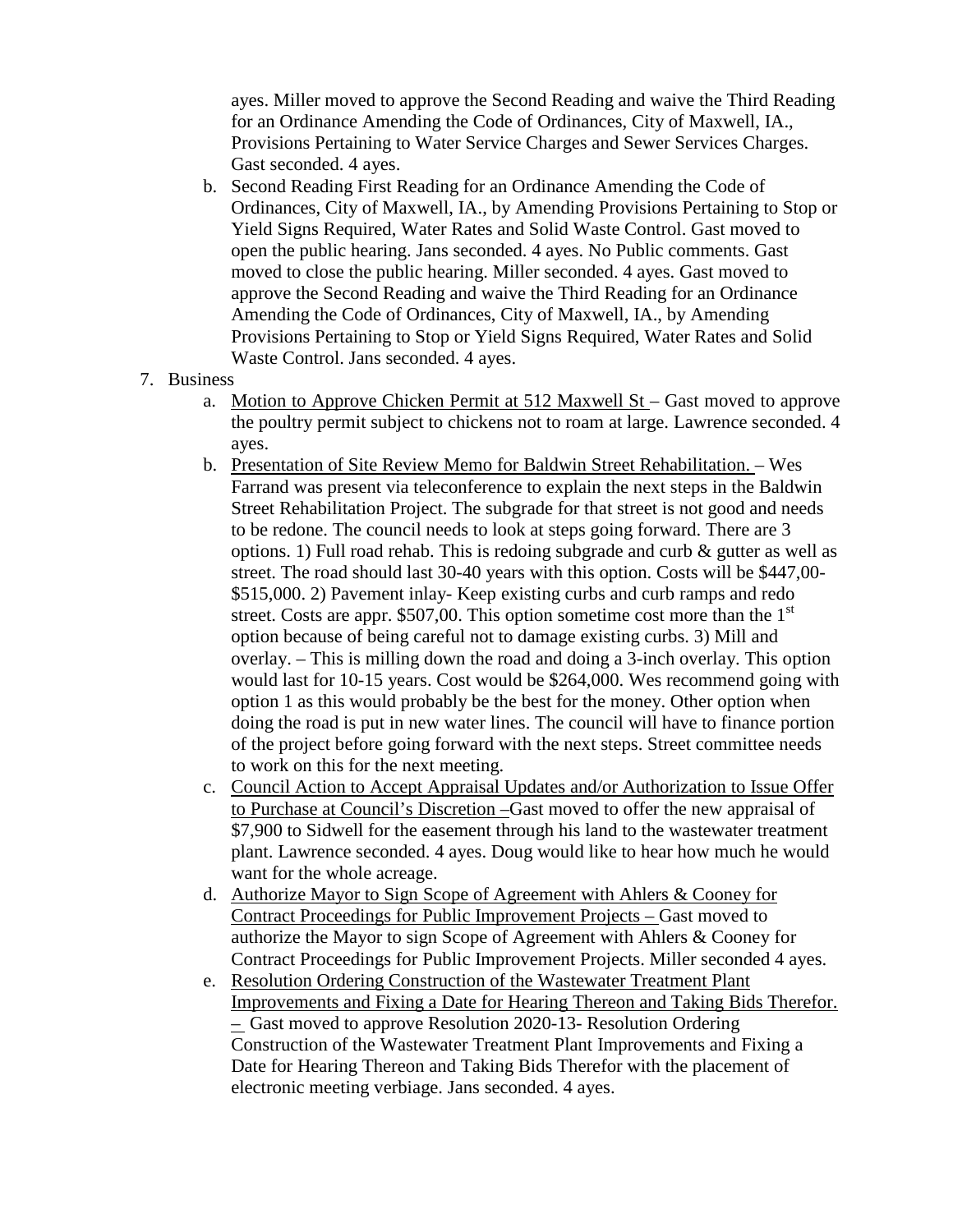- f. A Resolution approving and authorizing a Form of Interim Loan and Disbursement agreement by and Between the City of Maxwell and the Iowa Finance Authority, and Authorizing and providing for the issuance and securing the payment of \$591,000 Sewer Revenue Capital Loan Notes Anticipation Project Note, Series 2020, of the City of Maxwell, Iowa, under the Provisions of the Code of Iowa , and Providing for a method of payment of said note. – Gast moved to approve Resolution 2020-14- A Resolution approving and authorizing a Form of Interim Loan and Disbursement agreement by and Between the City of Maxwell and the Iowa Finance Authority, and Authorizing and providing for the issuance and securing the payment of \$591,000 Sewer Revenue Capital Loan Notes Anticipation Project Note, Series 2020, of the City of Maxwell, Iowa, under the Provisions of the Code of Iowa , and Providing for a method of payment of said note. Jans seconded. 4 ayes.
- g. Tobacco and Alcohol License for Logsdon's Grocery Gast Moved to approve Tobacco and Alcohol License for Logsdon's Grocery. Jans seconded. 4 ayes.
- h. Old Settler's Parade Route Gast moved to approve the road closures for the Old Settler's parade. Miller seconded. 4 ayes.
- i. A Resolution establishing A Process for Approving the Planting of Street Trees. –. Gast explained the need of having a policy in place for trees planted in the right of way. Miller moved to approve Resolution 2020-15- A Resolution establishing A Process for Approving the Planting of Street Trees with the date correction. Gast seconded. 4 ayes.
- j. A Resolution Approving the Transfer of Unspent Budget from the Fire, EMS, and Library Programs to their Respective Trust Funds – Gast moved to approve Resolution 2020-16 -Approving the Transfer of Unspent Budget from the Fire, EMS, and Library Programs to their Respective Trust Funds with the date change. Jans seconded. 4 ayes
- k. A Resolution transferring between funds for Expenditures Approved by the FY2020 Budget – Gast moved to approve Resolution 2020-17 transferring between funds for expenditures approved by the FY2020 Budget. Lawrence seconded with the date change. 4 ayes
- l. A Resolution Giving Budgeted Raises to Employees of the City Gast moved to accept Resolution 2020-18 Giving Budgeted Raises to Employees of the City with the following changes vacate- vacant and removing the Assistant Public Works position. Miller seconded. 4 ayes
- m. Motion to Authorize for Mayor to Sign Storage Unit Contract. Gast moved to enter a lease agreement and authorize the mayor to sign the agreement for a storage unit. Lawrence seconded. 4 ayes.
- n. A Resolution Approving Five Year Tax Abatement for Improvements to 616  $3^{\text{rd}}$ Street. Gast moved to approve Resolution 2020-19 A Resolution Approving Five Year Tax Abatement for Improvements to  $616\overline{3}^{rd}$  Street. Jans seconded. 4 ayes. Occupancy Permit has been granted. Jameson will check on landscaping yard should be raked and seeded.
- o. Approval to Post for the Opening on the Planning and Zoning/Board of Adjustment Boards – Gast moved to post the position. Jans seconded. 4 ayes.
- p. Motion to Approve LL Pelling Co Proposal for 2020 Sealcoat Work. –. Gast stated that \$25,000-\$35,000 should be set aside for the Baldwin Street Project. Street Committee will get with Tony and cut the bid down to \$35,000.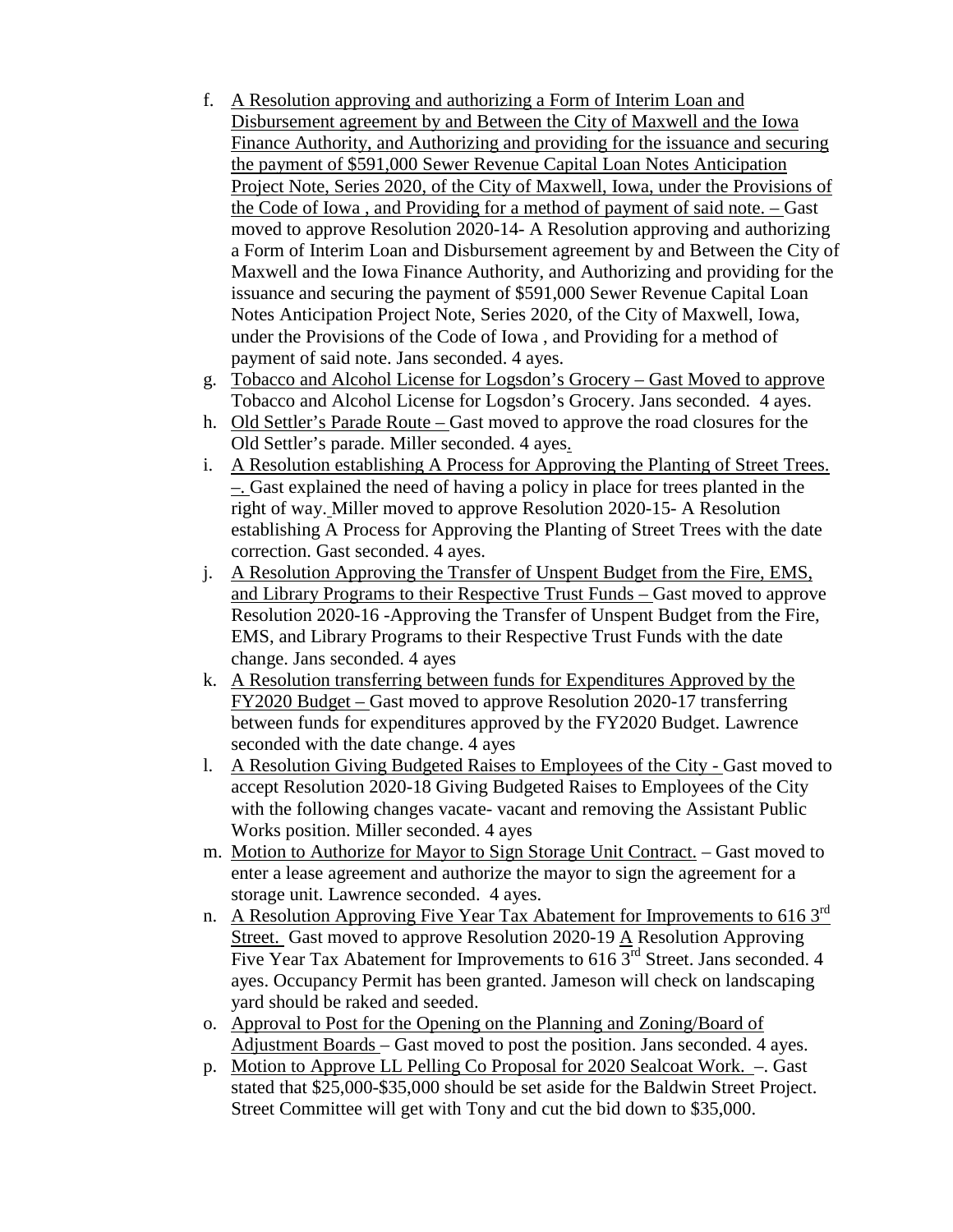- q. Discussion of and Ordinance Restricting Campers Located on Private Property. After much discussion, it was decided that is a super majority could not decide on ordinance details that it should not be done.
- r. Discussion and Action on Truck Replacement It was decided that a new truck should be financed and paid out of General, Road, Water & Sewer Funds. Jameson will investigate some competitive loans. Gast moved to proceed the proposal and authorize the mayor to sign an agreement. Jans seconded. 4 ayes. Jameson is to report to the council at the next meeting.
- s. Action and Discussion of Condemnation or 609 Main St. There have been complaints about opossums and cats coming out of the building at 609 Main St. It is unsightly and debris blows into the neighbor's yards. Gast moved to proceed with the  $1<sup>st</sup>$  steps for abandoned property. Jans seconded. 4 ayes.
- 8. Council and Mayor Reports
	- a. Covid-19 City Hall is closed until July  $1<sup>st</sup>$ . Dee's desk will be moved to the SE Corner of the office. Playgrounds and Parks are open. Steve talked to the Rodeo Committee and they are going forward with the rodeo. Old Settlers Committee is going forward with this year's celebration.
	- b. Complaints 1) Complaint about 1400 Rock Creek Dr. The complaint was that there were too many dogs and chickens. Steve suggested that Tony go out and verify that there are too many animals. 2) A complaint about a black dog with a red collar is running loose and harassing other dogs. It was on Facebook that it had disappeared and has been found. 3) The resident at 415 Baldwin St. is not mowing a strip of grass. It is getting long. Paul Ness talked to the resident and it has now been mowed.
	- c. Doug Miller  $-1$ ) With the water problems that the city has, Doug would like building sizes and impervious coverages revisited. Gast moved to have Planning & Zoning Board look at the definition of Impervious Coverage and make a recommendation to the city council. Doug seconded. 4 ayes.
	- d. Jameson Hudson –1) Lauryn Myers Farmers Market has a good showing of Vendors. There has been 1 complaint and it went through the Dept of Human Services. They are keeping a watch on the complaint. 2) Jameson would like to say congratulations to the Softball and baseball teams to be the first in the state and nation to hold practice.

## 9. Consent Agenda

CLAIMS REPORT

- **1)** Gast moved to accept the May 4th, 2020 minutes, 4 ayes.
- **2)** Bills presented were as follows:

| <u>CL 111713151 CIVI</u>           |                                     |               |
|------------------------------------|-------------------------------------|---------------|
| <b>VENDOR</b>                      | <b>REFERENCE</b>                    | <b>AMOUNT</b> |
| <b>ACCESS</b>                      | <b>MONTHLY PRINTER RENT</b>         | 289.27        |
| AFLAC                              | AFLAC CANCER                        | 252.48        |
| <b>ALLIANT ENERGY</b>              | <b>MONTHLY UTILITY BILL</b>         | 5,005.54      |
| <b>BADGER METER</b>                | cellular reads for water meter      | 344.43        |
| <b>BANLEACO</b>                    | <b>OVERAGES</b>                     | 73.47         |
| CALDWELL, BRIERLY, & CHALUPA LLC   | <b>INSURANCE FOR FARMERS MARKET</b> | 90            |
| <b>CASEY'S BUSINESS MASTERCARD</b> | <b>MONTHLY GAS &amp; DIESEL</b>     | 482.21        |
| CENTRAL IOWA SHORTLINE LLC         | <b>GRASS SEED, SINK ASSEMBLY</b>    | 504.46        |
| <b>CHITTY GARBAGE SERVICE</b>      | <b>MONTHLY GARBAGE</b>              | 4,304.26      |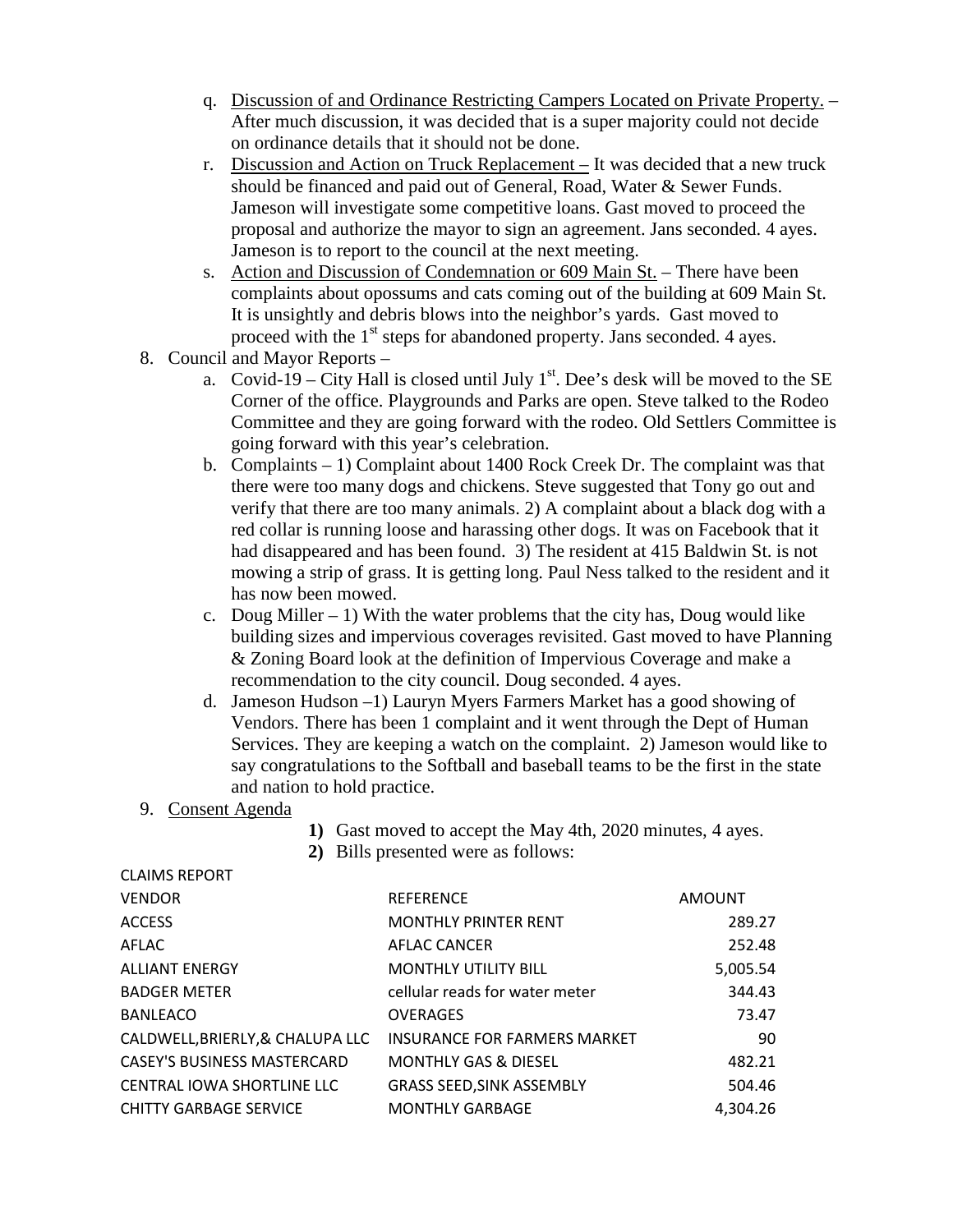| <b>CONSUMERS ENERGY</b>              | <b>RCH ELECTRIC</b>                        | 52        |
|--------------------------------------|--------------------------------------------|-----------|
| DAVE POMEROY                         | <b>CEMETERY MOWING</b>                     | 600       |
| DAVE POMEROY                         | 5/6/2020-CEMTERY MOWING                    | 1,200.00  |
| <b>DEE GIBBS</b>                     | HAND SANITIZER & DISINFECT WPE             | 48.07     |
| <b>EMERGENCY MEDICAL PRODUCTS</b>    | <b>GLOVES</b>                              | 65.95     |
| <b>EMERGENCY MEDICAL PRODUCTS</b>    | PARTIAL NON-REBREATHER MASK                | 82.5      |
| <b>FELD FIRE</b>                     | #0364924-STRAPS,LIGHT,FITTING              | 786.35    |
| <b>GOOD HOUSEKEEPING</b>             | MAGAZINE SUBSCRIPTION-LIBRARY              | 12.81     |
| <b>IOWA FIREFIGHTERS ASSOCIATION</b> | <b>20 MEMBERS DUES</b>                     | 260       |
| <b>IOWA REGIONAL UTILITIES ASSOC</b> | WATER USAGE DURING TOWER CLNG              | 766.7     |
| <b>IOWA REGIONAL UTILITIES ASSOC</b> | <b>RCH MONTHLY WATER</b>                   | 634.64    |
| <b>IPERS</b>                         | <b>IPERS</b>                               | 1,531.35  |
| <b>KEYSTONE LABORATORIES INC</b>     | #1D02847=SOLIDS,BOD,NITROGEN               | 247.2     |
| <b>KEYSTONE LABORATORIES INC</b>     | #1D03458-SOLIDS, BOD, NITROGEN             | 202.5     |
| <b>LOGSDON'S GROCERY</b>             | WATER, T-TISSUE, SOAP, TOWELS              | 75.01     |
| <b>MAXWELL STATE BANK</b>            | FED/FICA TAX                               | 2,592.98  |
| <b>MIDWEST BREATHING AIR LLC</b>     | <b>QUARTERLY AIR TEST</b>                  | 178.75    |
| MUNICIPAL MANAGEMENT CORP            | <b>LEAK DETECTION</b>                      | 400       |
| <b>MYERS CONCRETE CONST</b>          | 3 STR PATCHES & 1 DRIVEWAY PAT             | 3,500.00  |
| NEVADA MONUMENT CO                   | MOVE HEADSTONE DUE TO ERROR                | 825       |
| PETTY CASH                           | POSTAGE FOR DOG TAGS                       | 9.1       |
| <b>MAXWELL POST OFFICE</b>           | <b>WATER BILL POSTAGE</b>                  | 300       |
| <b>MAXWELL POST OFFICE</b>           | <b>STAMPS</b>                              | 110       |
| RACOM CORPORATION                    | <b>BELT CLIPS FOR RADIOS</b>               | 315       |
| SAFE BUILDING COMPLIANCE & TEC       | <b>BUILDING, FENCE &amp; ELECTRIC PRMT</b> | 648.97    |
| SINCLAIR CONSTRUCTION                | RELACE ROOF OF WATER PLANT                 | 5,435.00  |
| <b>SNYDER &amp; ASSOCIATES</b>       | 119.0266.01-11-WWTP IMPROVEMNT             | 11,033.00 |
| <b>STAPLES CREDIT PLAN</b>           | <b>PAPER</b>                               | 191.74    |
| SYNCB/AMAZON                         | DVDS, BOOKS                                | 553.14    |
| <b>TODD WHITE PLUMBING</b>           | REPLACE 5 & 1 NEW WATER VALVES             | 17,548.85 |
| TODD WHITE PLUMBING                  | <b>CABLE THROUGH STORM SEWER</b>           | 1,342.50  |
| U.S. BANK                            | <b>FREECONFERENCE CALL</b>                 | 48.45     |
| <b>US CELLULAR</b>                   | <b>MONTHLY CELL PHONE</b>                  | 203.77    |
| <b>Accounts Payable Total</b>        |                                            | 63,147.45 |
| Total Paid On: 5/06/20               |                                            | 4,325.83  |
| Total Paid On: 5/20/20               |                                            | 4,524.78  |
| <b>Total Payroll Paid</b>            |                                            | 8,850.61  |
| ***** REPORT TOTAL *****             |                                            | 71,998.06 |
| <b>Expenses by Fund</b>              | May 5, 2020-May 29, 2020                   |           |
| <b>GENERAL</b>                       |                                            | 21,205.95 |
| <b>ROAD USE TAX</b>                  |                                            | 1,715.38  |
| <b>CAPITAL PRJCT FUND - STRT</b>     |                                            | 1,350.00  |
| <b>WATER</b>                         |                                            | 32,762.19 |